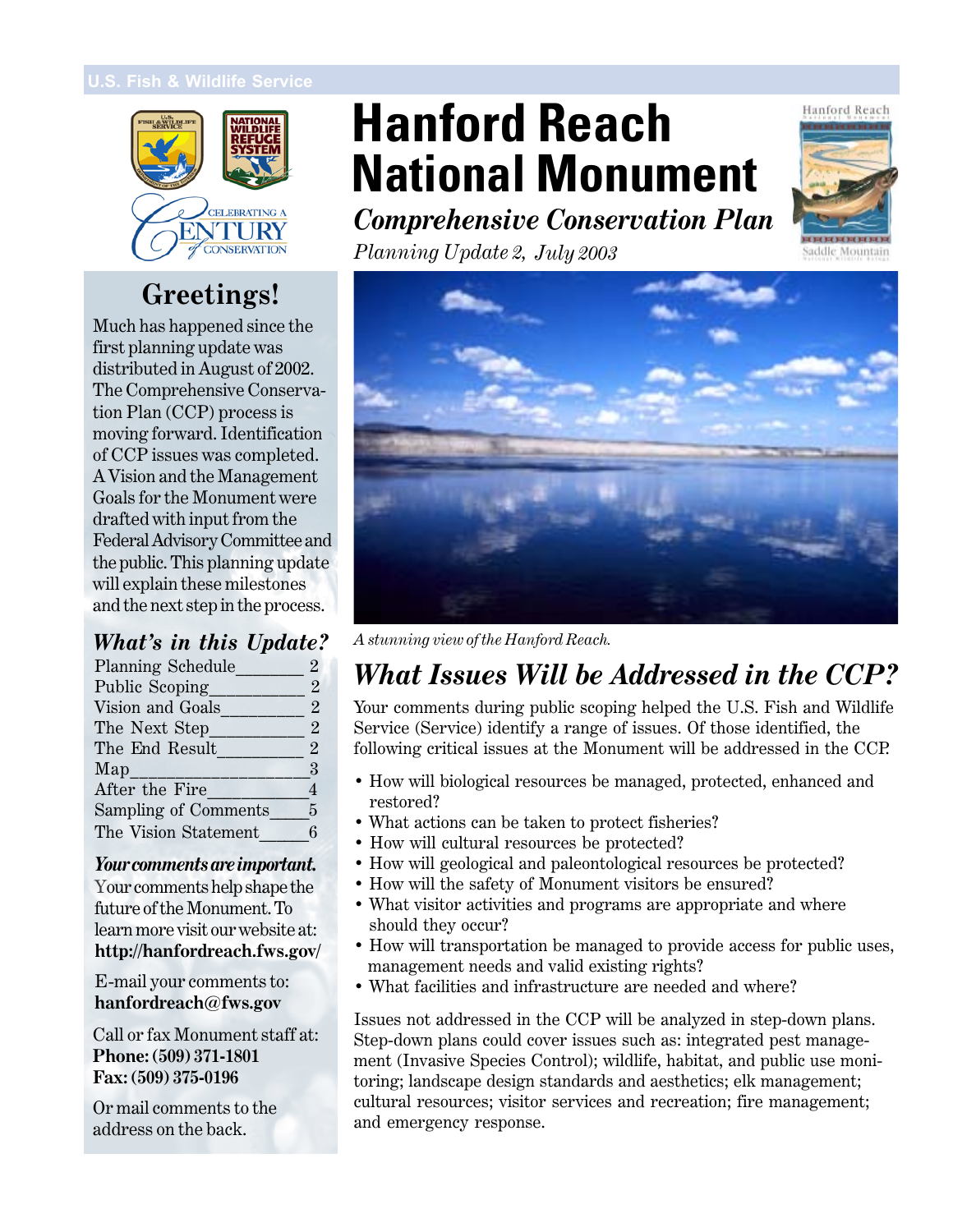#### *Planning Schedule*

The first milestones in the planning process are described on this page and a schedule of the remaining steps in the process follows. The schedule may change as the process unfolds. Changes will be announced in future updates and on the Monument's website.

Key Steps Involving Public Review and Comment

 Completed Public Scoping\_\_June-October 2002 Vision and Completed Goals Drafted Winter 2002 Preliminary Alternatives Summer 2003

Draft CCP/EIS Fall 2004

Final CCP/ Record of Decision 2005



### *First Step—Public Scoping*

Over a three-month period, the Service met with the public, conducted open houses, solicited letters and e-mails, and distributed an issues workbook to seek advice, ideas, and suggestions on managing the Monument. The Service conducted an open house in Richland and scoping meetings in Seattle, Mattawa, Richland, and Yakima. Participants provided topics to discuss and ideas to share. Access to the Monument, wildlife management, fire control, geological and paleontological resources, cultural site management, environmental education and visitor services, and a variety of other topics were discussed. A sampling of public comments is on page 3. After public scoping, the Service focused on reviewing public comments, defining the scope of the CCP, and drafting a Vision and Goals.

### *Second Step—Drafting the Vision and Goals*

Drafting a Vision for the future of the Monument and Goals defining the desired future conditions was facilitated by a public workshop and meetings of the Hanford Reach National Monument Federal Advisory Committee (FAC). In early November 2002, fifty-one participants, including private landowners; recreation, environmental and economic development interests; and agencies from all levels of government came together to draft recommendations for the Vision and Goals, which were then submitted to the FAC for further consideration. The FAC developed advice regarding the vision and goals for the Service in January. The Service added the final touches to the draft vision statement presented on page 6. The Goals will be presented in the next planning update with the Preliminary Alternatives.

### *Next Step—Developing Alternatives*

Exploring options for achieving the Vision and Goals comes next. Several alternative management themes are being developed, including a "no action" alternative, which maintains the existing management and provides a baseline from which other alternatives can be compared. Preliminary Alternatives will be presented for review and comment in the next update. Each alternative will be analyzed in the Environmental Impact Statement accompanying the CCP.

### *End Result—A Comprehensive Conservation Plan*

As the schedule above shows, there are additional steps in the CCP planning process with more opportunities for public input. At the end of the process, a CCP will be in place with landscape level details as well as specific objectives and strategies for managing the Monument's units and activities. To envision the CCP, imagine looking at the Monument from one mile up (see map). The entire Monument, how it's managed and used, its habitats, road system, and larger infrastructure would be visible. How it fits into the surrounding area could also be observed. It is these elements of landscape management that will be planned in the CCP, as well as specific activities and public uses. The end result will be a 15-year plan to improve the Monument's habitat and infrastructure for resource protection and enhancement; public use and access; and health and safety.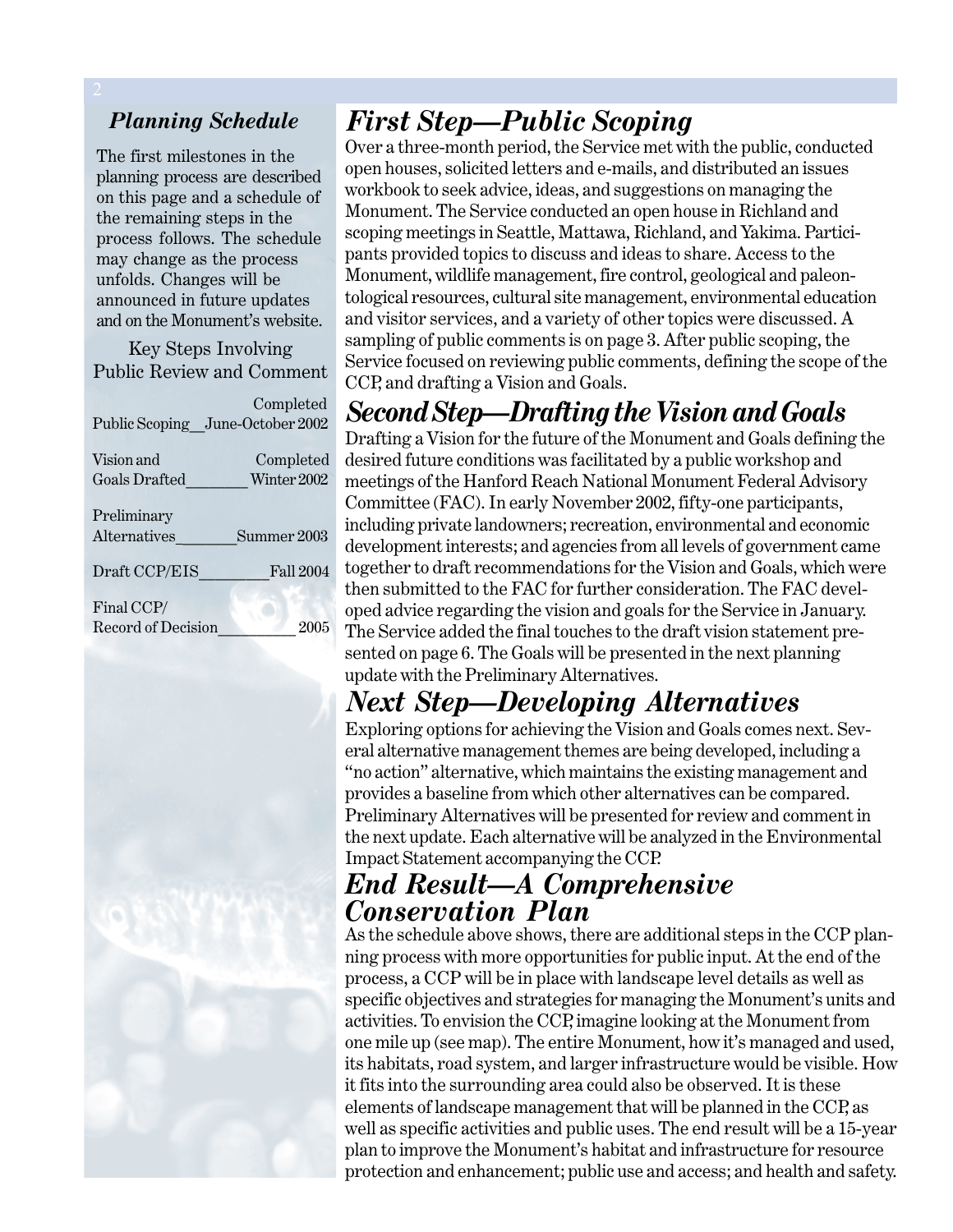

#### **Map of the Hanford Reach National Monument.**

The Monument's six Units and some of its facilities are displayed on this map. The Units are in color. Lands outside the Monument's boundaries are in gray. The Units protect a variety of habitats for migrating birds, a premier fishery, endangered species, and numerous plants and animals. The Preliminary Alternatives will layout management options for each Unit. The Units were established for administrative purposes and Unit boundaries may change in the final CCP.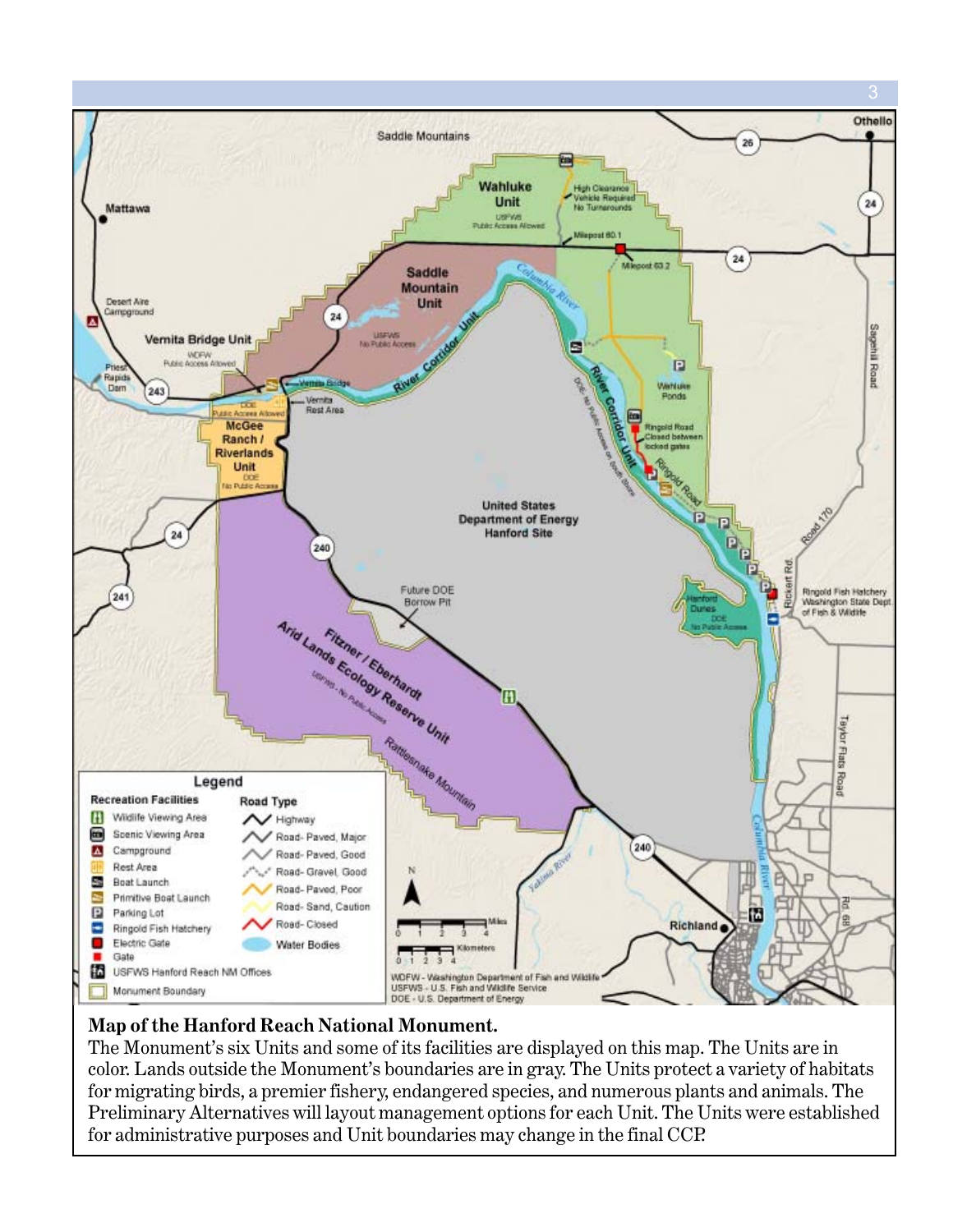

*The 24 Command Fire of June 2000, burned native sagebrush habitat.*



*Planting sagebrush seedlings was required to restore burned areas.*



*Restored areas will provide habitat for wildlife species such as sage grouse.*

### *After the Fire—Restoration on the Fitzner/Eberhardt Arid Lands Ecology Reserve*

On June 27, 2000, a tragic motor vehicle accident on State Route 24 ignited a major wildland fire that quickly spread through the Hanford area. The *24 Command Fire* significantly impacted the ecology and landscape by removing native grasses and shrubs. Since then, Monument staff have actively engaged in restoring burned areas including: 10,000 acres of native grasses and shrubs on the Fitzner-Eberhardt Arid Lands Ecological (ALE) Reserve within Benton County, burned in the 24 Command Fire; and another 280 acres on the Wahluke Unit in Franklin County, that burned in a 2002 fire.

In consultation with Tribes, the Department of Energy, and local academic and technical experts, the Service developed a Burned Area Rehabilitation Plan (BAER) to address short and long-term rehabilitation needs. During November and December 2002, rehabilitation treatments identified in the BAER plan were implemented. Treatment goals included stabilizing erosive soils, preventing spread of non-native invasive plant species such as cheatgrass, and restoring native plant communities. Approximately \$4,000,000 of this effort was accomplished by contracting with local business owners for services, materials and supplies. Local support enabled the Monument to implement four major rehabilitation projects:

- Replacing 30 miles of boundary fence along SR 240.
- Planting 700,000 sagebrush plants on 1,600 acres.
- Aerial spraying 10,000 acres for non-native species control.
- Aerial seeding native species on 10,000 acres.

Sagebrush does not re-sprout following fire, and the fire's heat destroyed seed in the ground. Planting sagebrush seedlings restores shrubs within large burned areas. It also creates islands of shrubs within high-quality native grasslands to provide a seed source over the larger burned area and habitat for wildlife dependent on sagebrush such as sage grouse. Planting was conducted by professional reforestation crews. Previous studies suggest that a 20% survival rate of sagebrush seedlings after five years is a reasonable expectation. The first surveys of 2003 indicate an impressive 69% survival rate on rehabilitated lands on the ALE.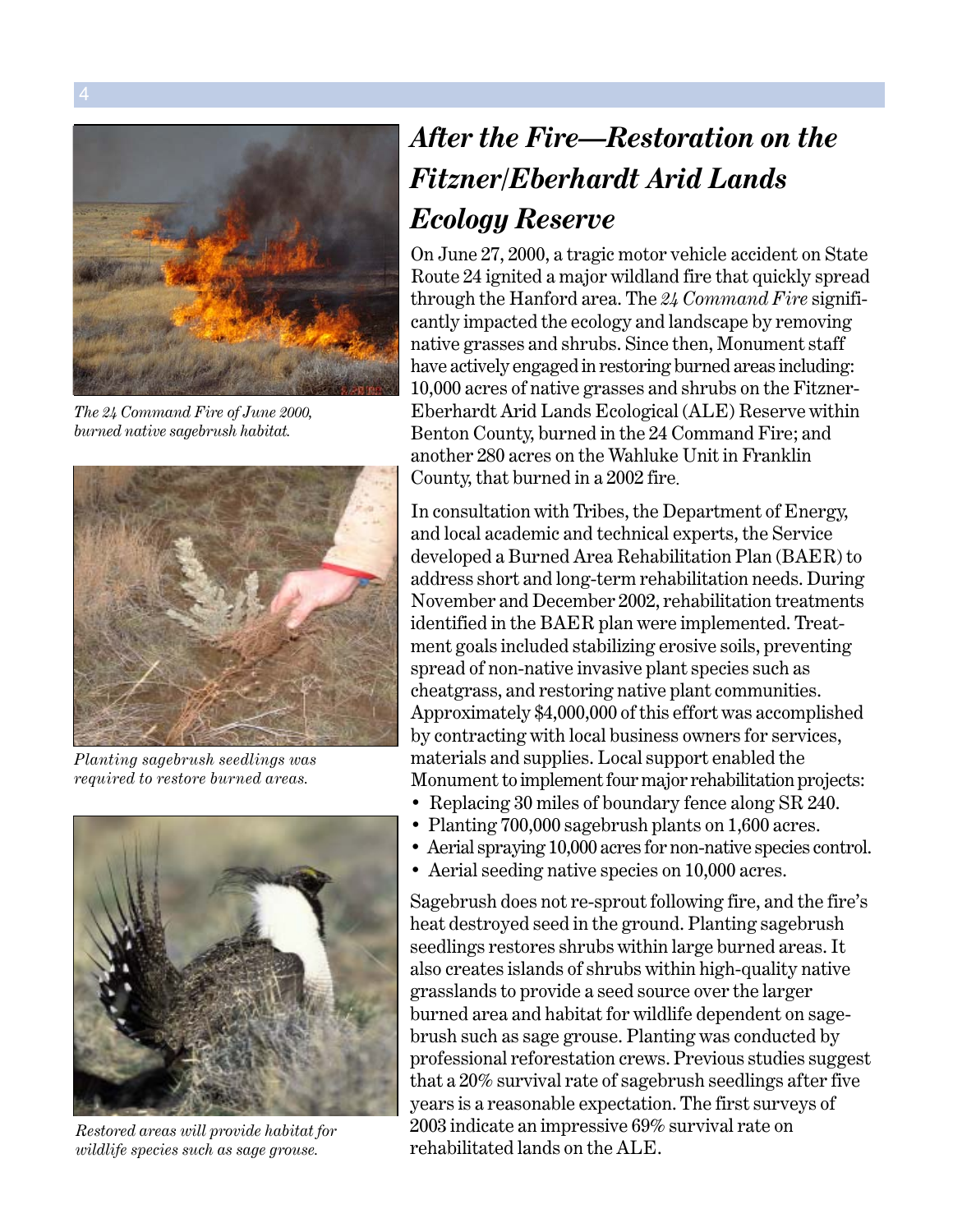| <i>Issue</i>                                      | <b>Public Comments</b>                                                                                                                                                                                                                                                                                                                                                                                                                                                                                                                |
|---------------------------------------------------|---------------------------------------------------------------------------------------------------------------------------------------------------------------------------------------------------------------------------------------------------------------------------------------------------------------------------------------------------------------------------------------------------------------------------------------------------------------------------------------------------------------------------------------|
| <b>Access</b>                                     | • Increase hunting and fishing access and opportunities.<br>• Leave access as it is.<br>• Do not restrict access.<br>• Do not allow public access and uses that are incompatible with the<br>Service's primary mission.                                                                                                                                                                                                                                                                                                               |
| Arid<br>Lands<br><b>Ecology</b><br><b>Reserve</b> | • Open the ALE to guided tours, a permit system hiking trail with<br>carry-out camping at defined locations.<br>• Access to the ALE should be by guided trips and special permit only<br>with timing, group size, and area restrictions.                                                                                                                                                                                                                                                                                              |
| <b>Boating</b>                                    | • Motorboat use on the Reach by concessionaires or private individuals<br>is inappropriate.<br>• Allow boats to move freely except jet skis which cause excess pollution.<br>• Develop a boat launch ramp, with docks, parking area, picnic areas,<br>playground, and flush toilets.<br>• No jet skis on the Reach.<br>• Do not restrict boating on the Columbia River and continue to allow<br>small personal watercraft.<br>• The Reach is a priceless treasure that should not be developed or used<br>for unnecessary recreation. |
|                                                   | Boundaries • Wind turbines should not be sited on the Monument.                                                                                                                                                                                                                                                                                                                                                                                                                                                                       |
| Camping                                           | • Discourage campground construction along the Reach as recreational<br>disturbances are incompatible with shoreline, wildlife, and aquatic<br>resource protection.<br>• Allow overnight camping in limited areas along the river and near the<br>highway. Provide primitive campsites for canoeists and kayakers not<br>accessible to automobiles.<br>• Four to five developed campgrounds in the Monument would be wonderful.<br>• There are several locations with springs and wells that would make<br>wonderful campsites.       |
| <b>Facilities</b>                                 | • Don't provide garbage service at the parking sites.<br>• Keep the Columbia free of recreational ramps, docks, campgrounds,<br>and concession stands.<br>• Develop more signs, parking lots, and restrooms.                                                                                                                                                                                                                                                                                                                          |
| <b>Fire</b>                                       | • Describe the natural fire cycle and adopt a fire plan that allows natural<br>fires to burn as much as possible. Using large equipment that disturbs<br>soil and introduces weeds should be discouraged.<br>• Use heavy equipment immediately not later; and controlled burns.<br>• Let fire burn where buildings and private property are not in danger.<br>• Plan for fire fighting, as fires will occur.                                                                                                                          |

## *Sampling of Public Comments Received*